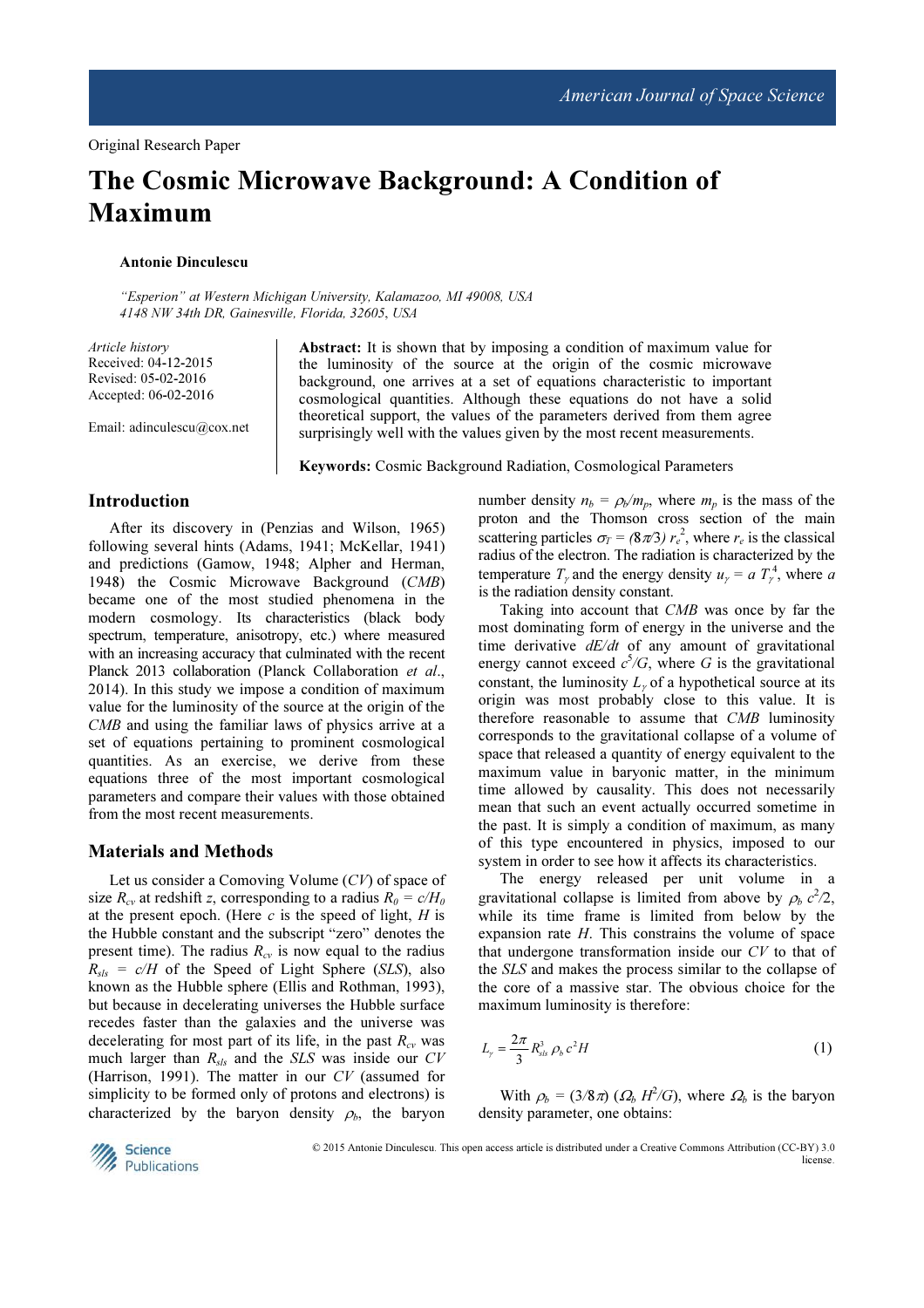$$
L_{\gamma} = \frac{\Omega_b}{4} \frac{c^5}{G} \tag{2} \qquad aT_{\gamma}^4 = \frac{3}{4\pi} \frac{Q_{\gamma}^2}{R_{\gamma}^4}
$$

Note that for  $\Omega_b$  = constant this quantity does not depend on the size of the SLS (and hence the redshift) at the time when the hypothetical event occurred.

The radiation energy  $E$  inside a certain volume of space of radius  $r$ , due to an internal source of luminosity L, is given by  $E = L \sigma_T n_e r^2/c$ , where  $n_e = n_b$  is the electron number density. In the case of our CV, with  $n_b$  =  $\rho_b/m_p$ , one has:

$$
E_{\gamma} = \frac{L_{\gamma} \sigma_T}{c} n_b R_{cv}^2
$$
 (3)

From this equation, after dividing by  $(4\pi/3) R_{cv}^3$ , one obtains the following expression for the radiation energy density at a certain epoch:

$$
aT_{\gamma}^{4} = \frac{3}{4\pi} \frac{L_{\gamma} \sigma_{T}}{c} \frac{n_{b}}{R_{c}} = \Omega_{b} \frac{r_{e}^{2} c^{4}}{2G m_{p}} \frac{\rho_{b}}{R_{c}} \tag{4}
$$

Because the CMB temperature varies with the redshift as  $T_\gamma \propto 1 + z$ , while the size and density of a CV vary as  $R_{cv} \propto (1 + z)^{-1}$  and  $\rho_b \propto (1 + z)^3$ , respectively, for  $\Omega_b$  = constant this equation is practically valid at any epoch.

Since a source of radiation exerts pressure on the surrounding matter, one can think of it as a "radiation charge". Similarly to the case of assembling a sphere of uniformly distributed electric charges, one has to spend energy for assembling a spherical cloud of protons and electrons around a radiation source of luminosity L. The radiation force on a spherical shell of radius  $r$  and thickness dr is  $dF_\gamma = (L \sigma_T n_e/c) dr$ . The potential energy required to assemble a sphere of radius  $R_{cv}$  is, then:

$$
W_{\gamma} = \int_0^{R_{cr}} r \, dF_{\gamma} = \frac{1}{2} \frac{L \, \sigma_T \, n_e \, R_{cr}^2}{c} \tag{5}
$$

As expected, this is half the total energy in Equation 3 in accordance with the virial theorem. Therefore, one can define a radiation charge  $Q_{\gamma}$  as  $Q_{\gamma}^2 = E_{\gamma} R_{cv}$  and write:

$$
Q_{\gamma}^{2} = \frac{L_{\gamma} \sigma_{T}}{c} n_{b} R_{c}^{3} = \Omega_{b} G M_{b} \frac{r_{e}^{2} c^{4}}{2G^{2} m_{p}}
$$
(6)

Where:

$$
M_b = \frac{4\pi}{3} \rho_b R_0^3 = \frac{\Omega_b c^3}{2G H_0}
$$
 (7)

Is the baryonic mass inside our  $CV$ . Equation 4 then takes the simple form:

$$
aT_{\gamma}^4 = \frac{3}{4\pi} \frac{Q_{\gamma}^2}{R_{\alpha\gamma}^4} \tag{8}
$$

We note that the fraction at the right hand side of Equation 6 represents the mass of a fully ionized photon mean free path sphere (PhMFPS) formed only of protons and electron. This sphere is a hypothetical system characterized by a critical density and an optical depth equal to unity (Dinculescu, 2009). Its mass  $M_{Ph}$ , radius  $R_{Ph}$  and density  $\rho_{Ph}$  follow from the constraints  $\sigma_T n_e R_{Ph}$ = 1 and  $\rho_{Ph} = (3/8\pi) c^2/G R_{Ph}^2$ . One has:

$$
M_{Ph} = \frac{r_e^2 c^4}{2G^2 m_p} = \frac{R_{Ph} c^2}{2G} \tag{9}
$$

$$
R_{p_h} = \frac{r_e^2 c^2}{G m_p}
$$
 (10)

$$
\rho_{Ph} = \frac{3}{8\pi} \frac{Gm_p^2}{r_e^4 c^2} \tag{11}
$$

One can write therefore Equation 6 as  $Q_{\gamma}^2 = \Omega_b G M_b$  $M_{Ph}$ . For  $M_b = M_{Ph}$  one has:

$$
Q_{\gamma}^{2} = \Omega_{b} G M_{b}^{2} = \Omega_{b} \frac{r_{e}^{4} c^{8}}{4G^{3} m_{p}^{2}}
$$
 (12)

Here we would like to make a short parenthesis to present a point of view. Based on the Copernican Principle (Bondy, 1952) it was often argued that there should be nothing special about our CV because there is nothing special about our epoch. While fully agreeing with the fact that generally speaking there is nothing special about our epoch, we point out that with regard to the baryonic mass of our CV the present epoch is in some way special. It is the only epoch at which the strength of gravity of the baryonic mass is a factor of  $\Omega_b$ smaller than that of the PhMFPS. This characteristic might explain why apparently  $M_b = M_{Ph}$ ,  $R_0 = R_{Ph}/\Omega_b$  and  $\rho_b = \Omega_b^3 \rho_{Ph}$ . (See the next section).

With  $N_b = M_{Pl}/m_p$  and  $n_b = n_e$ , the total number of particles in our  $CV$  is:

$$
N_{tot} = 2N_b = \left(\frac{r_e c^2}{Gm_p}\right)^2 = \left(\frac{e^2}{Gm_p m_e}\right)^2
$$
 (13)

Where:

 $e$  = The elementary electric charge in Gaussian units  $m_e$  = The mass of the electron.

We note in passing that this apparent relationship was suggested on rather obscure grounds more than 90 years ago by (Eddington, 1923).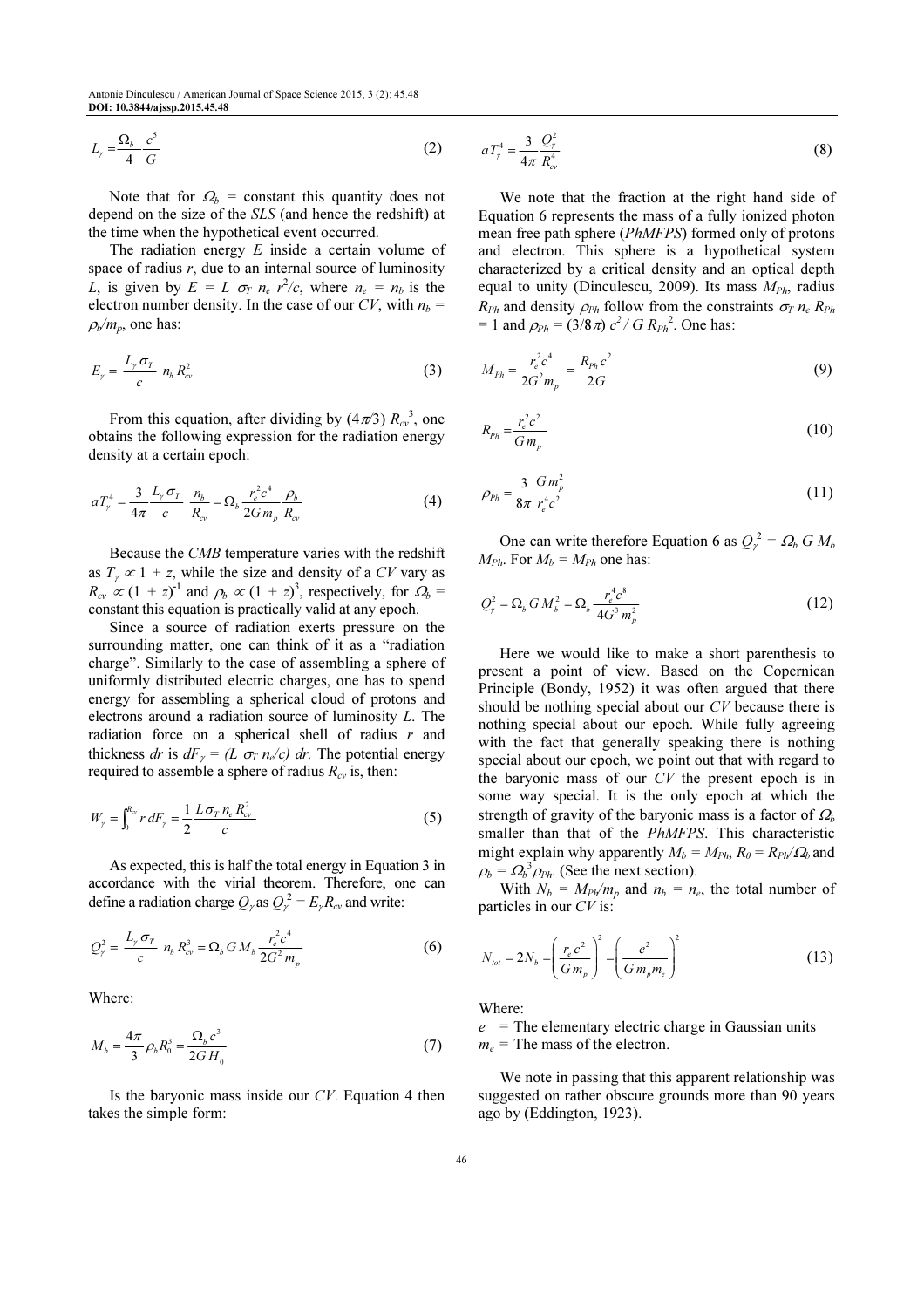From the last two equations one obtains the following expression for the radiation charge per baryon:

$$
q_{\gamma}^{2} = \Omega_{b} G m_{p}^{2} \tag{14}
$$

Knowing that the radiation pressure is one third of the radiation energy density, one arrives via Equation 8 and 12 at the following expression for the radiation pressure of the CMB:

$$
P_{\gamma} = \Omega_b \frac{GM_b^2}{4\pi R_{cv}^4} \tag{15}
$$

With  $n_b = \rho_b/m_p$ ,  $R_0 = R_{cv} (1+z) = R_{ph}/\Omega_b$ ,  $T_\gamma = T$  $(1+z)$  and the radiation entropy per unit volume in units of Boltzmann constant  $k$  given by:

$$
s_{\gamma} = \frac{4}{3} \frac{u_{\gamma}}{kT_{\gamma}}
$$
 (16)

The dimensionless entropy per baryon is:

$$
\frac{s_{\gamma}}{n_b} = \Omega_b^2 \frac{m_p c^2}{\frac{3}{2} k T_0}
$$
\n(17)

Although perhaps of little significance, it is hard not to be surprised by the simplicity of the above equations and the familiar form of their numerical coefficients.

#### Results

In order to substantiate our findings, let us try to derive from our equations three of the most important cosmological parameters and compare the obtained values at the present epoch with those given by the most recent measurements published by the Planck collaboration team. For these we are going to use the latest recommended values of the physical constants (Mohr et al., 2012). We begin from the assumed equality  $M_b = M_{Ph}$  and proceed as follows:

From 2 *G*  $M_{Pl}/R_{Ph} c^2 = 1$  and 2 *G M<sub>b</sub>*/ $R_0 c^2 = \Omega_b$  one obtains  $R_0 = R_{ph}/\Omega_b$  and  $\rho_{b0} = \Omega_b^3$   $\rho_{ph}$ . In connection with Equation 10, this leads to:

$$
R_0 = \frac{c}{H_0} = \frac{1}{\Omega_b} \frac{r_e^2 c^2}{G m_p}
$$
 (18)

Defining  $H_{100} = 100$  km s<sup>-1</sup> Mpc<sup>-1</sup> and h = H<sub>0</sub> / H<sub>100</sub> one can write:

$$
H_0 = \left(\Omega_b h^2 \frac{G m_p H_{100}^2}{r_e^2 c}\right)^{1/3} \tag{19}
$$

With  $\rho_{b0} = \Omega_b^3 \rho_{Ph}$  and  $\rho_{Ph}$  from Equation 11, one has:

$$
\Omega_b = \left(\Omega_b h^2 \frac{r_e^4 c^2 H_{100}^2}{G^2 m_p^2}\right)^{1/3} \tag{20}
$$

With one of the best known cosmological parameter  $\Omega b$   $h^2 = 0.02211$  (for definiteness) from (Planck Collaboration et al., 2014), one obtains:

$$
h = 0.6838 \text{ vs. } (0.661 - 0.685)
$$

And:

$$
\Omega_b = 0.04728 \text{ vs. } (0.0464 - 0.0511)
$$

Knowing  $\Omega_b$  one can calculate  $Q_{\gamma}^2$  from Equation 12 and use it in Equation 8 to find the value of the redshift independent product  $R_0 T_0 = (3 Q_\gamma^2 / 4 \pi a)^{1/4}$ . With  $R_0$  from Equation 18, this gives at once the present value of the CMB temperature:

$$
T_0 = 2.72557 \, K \, vs. \, (2.7249 - 2.7261) \, K
$$

#### **Discussion**

The condition of maximum we imposed at the beginning of this paper led us to the following apparent characteristics of the CMB:

- The radiation charge of our CV is a factor of  $\sqrt{\Omega_b}$ smaller than the gravitational charge of its baryonic mass (Equation 12)
- The radiation pressure of the  $CMB$  inside our  $CV$  is a factor of  $\Omega_b$  smaller than the self-gravitational pressure of its baryonic mass (Equation 15)
- The entropy per baryon is a factor of  $\Omega_b^2$  smaller than the ratio of the rest energy of the proton to the kinetic energy of an electron in equilibrium with a thermal radiation with a temperature equal to the present CMB temperature (Equation 17)

One cannot refrain from asking oneself if all these apparent characteristics are mere coincidences or if they have a deeper meaning. Of course, on can brush aside all these relationships by invoking the anthropic principle (Barrow and Tipler, 1986), but this principle is too vague and difficult if not impossible to verify.

The equations we derived in this study are undoubtedly correct, as can be easily numerically verified, but are our conclusions sound? The history of science taught us that it is dangerous to draw conclusions based on numerical coincidences or on some apparent